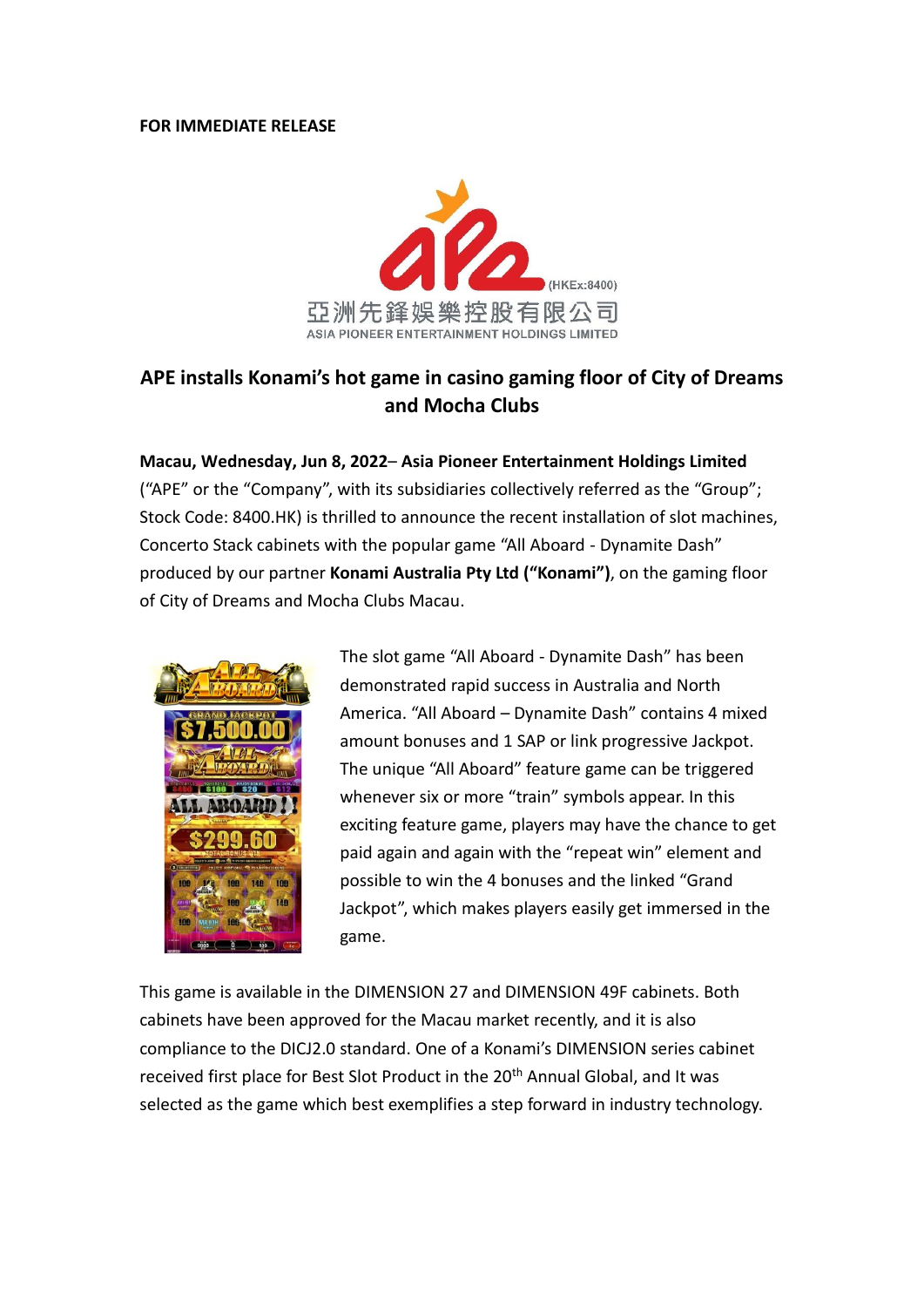

"We are so excited to work with our partner APE again for this installation. All aboard is one of the hottest games of Konami in the recent years. Since it has been installed, we keep receiving positive feedback from the casino operators. I look forward for more good news in the future." Said **Mr. Hideo Goto, International Sales Manager of Konami Australia Pty Ltd**.

"All Aboard – Dynamite Dash is a simple but attractive game produced by Konami. It has always been a big hit and has a consistent proven performance in other countries since its first debut. We believe this game will be favored by players and become successful in Macau." Said **Assistant General Manager of Corporate Sales and Marketing, Vicky Chan, Asia Pioneer Entertainment Holdings Limited.**

 $-$  End  $-$ 

## **About Asia Pioneer Entertainment Holdings Limited**

Asia Pioneer Entertainment Limited ("APE") is listed on the Growth Enterprise Market of Hong Kong Stock Exchange, Stock Code: 8400.HK establishing in 2006 in Macau. It is an approved gaming machine agent licensed by the Gaming Inspection and Coordination Bureau of Macau (DICJ). The core businesses of APE include the technical sales and distribution of electronic gaming equipment, representing gaming manufacturers from Slovenia, US, Taiwan and Australia, machine refurbishment and parts repairing. In 2021, APE established a brand-new smart vending machine operation and commodity retail business "KatKatMall". In 2022, APE made its first foray into a travel digital marketing business called "Resortverse".